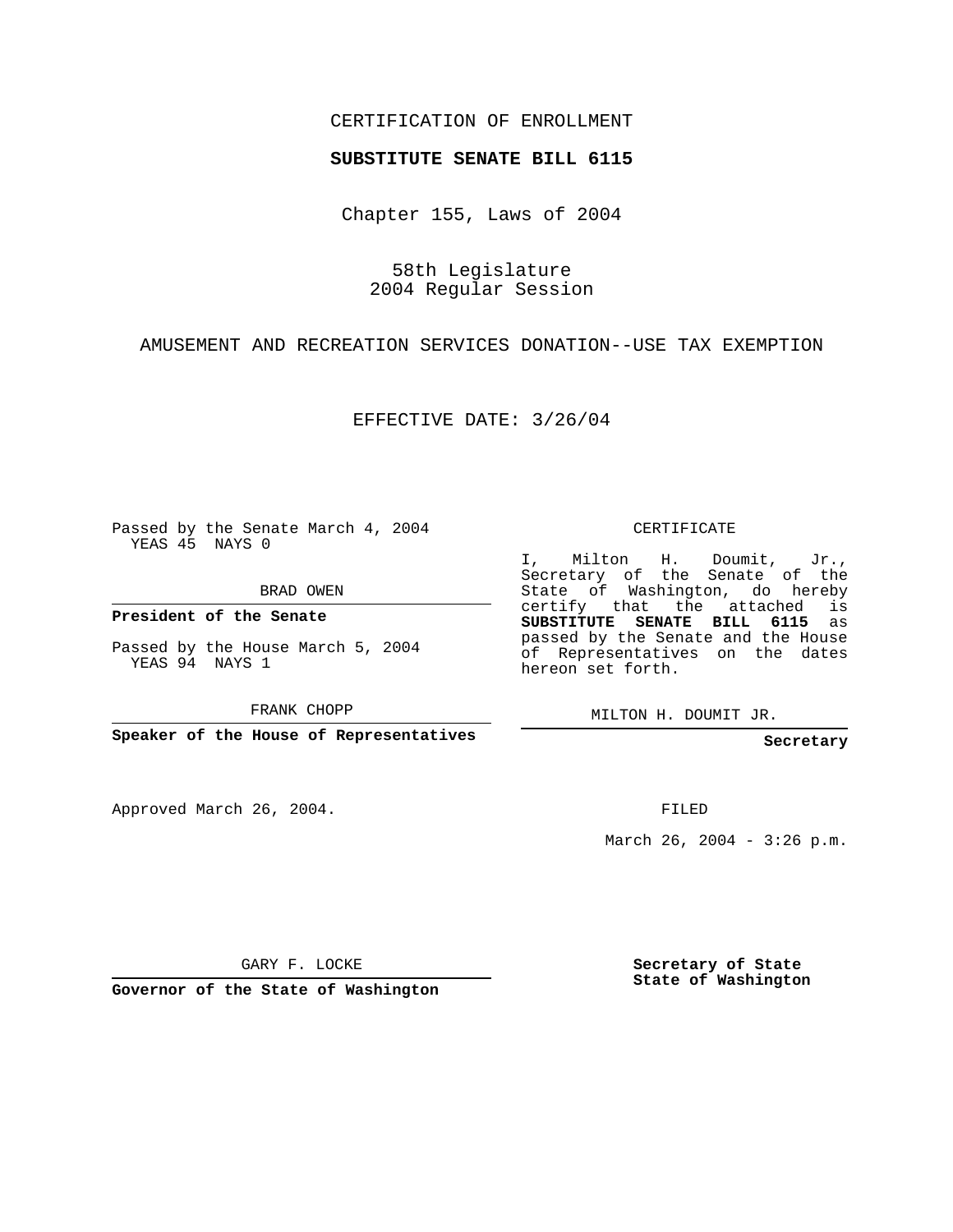## **SUBSTITUTE SENATE BILL 6115** \_\_\_\_\_\_\_\_\_\_\_\_\_\_\_\_\_\_\_\_\_\_\_\_\_\_\_\_\_\_\_\_\_\_\_\_\_\_\_\_\_\_\_\_\_

\_\_\_\_\_\_\_\_\_\_\_\_\_\_\_\_\_\_\_\_\_\_\_\_\_\_\_\_\_\_\_\_\_\_\_\_\_\_\_\_\_\_\_\_\_

Passed Legislature - 2004 Regular Session

## **State of Washington 58th Legislature 2004 Regular Session**

**By** Senate Committee on Government Operations & Elections (originally sponsored by Senators Roach, Parlette, Hewitt, Mulliken, Honeyford, Schmidt, Johnson, Stevens, Sheahan, Hale, Winsley, Oke, Deccio,<br>Haugen, Swecker, Finkbeiner, T. Sheldon, Prentice, Rasmussen, T. Sheldon, Prentice, Rasmussen, Fairley, Fraser, Kline, Eide, McCaslin, Shin and Benton)

READ FIRST TIME 01/22/04.

 AN ACT Relating to a use tax exemption for amusement and recreation services donated to or by nonprofit organizations or state or local governmental entities; amending RCW 82.12.02595; and declaring an emergency.

5 BE IT ENACTED BY THE LEGISLATURE OF THE STATE OF WASHINGTON:

 6 **Sec. 1.** RCW 82.12.02595 and 2003 c 5 s 11 are each amended to read 7 as follows:

 (1) This chapter does not apply to the use by a nonprofit charitable organization or state or local governmental entity of any item of tangible personal property that has been donated to the nonprofit charitable organization or state or local governmental entity, or to the subsequent use of the property by a person to whom the property is donated or bailed in furtherance of the purpose for which the property was originally donated.

 (2) This chapter does not apply to the donation of tangible personal property without intervening use to a nonprofit charitable organization, or to the incorporation of tangible personal property without intervening use into real or personal property of or for a